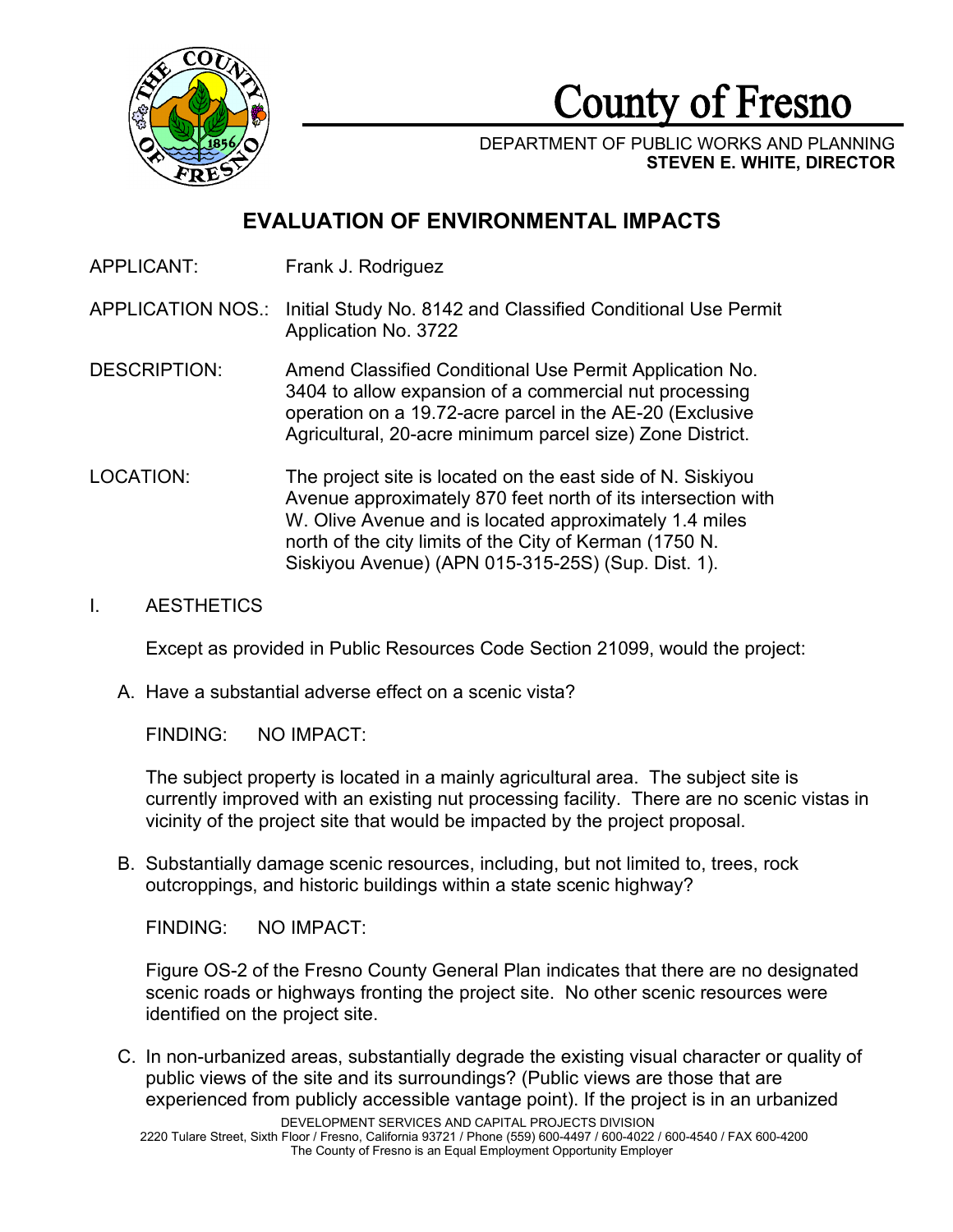area, would the project conflict with applicable zoning and other regulations governing scenic quality?

FINDING: NO IMPACT:

The project proposal intends to expand an existing commercial nut processing facility. Expansion of the facility is proposed to be constructed towards the rear of the property and would not result in a substantial degradation of the existing visual character or quality of public views of the site.

D. Create a new source of substantial light or glare which would adversely affect day or nighttime views in the area?

FINDING: LESS THAN SIGNIFICANT IMPACT WITH MITIGATION INCORPORATED:

Outdoor lighting could potentially be utilized for the proposed buildings. As there is a potential for new sources of light and glare, a mitigation measure will be implemented to ensure that new sources of light and glare resulting from the project does not adversely impact surrounding properties and right-of-way.

# *\* Mitigation Measure(s)*

*1. All outdoor lighting shall be hooded and directed downward so as not to shine on adjacent properties or public right-of-way.* 

### II. AGRICULTURAL AND FORESTRY RESOURCES

In determining whether impacts to agricultural resources are significant environmental effects, lead agencies may refer to the California Agricultural Land Evaluation and Site Assessment Model (1997) prepared by the California Dept. of Conservation as an optional model to use in assessing impacts on agriculture and farmland. In determining whether impacts to forest resources, including timberland, are significant environmental effects, lead agencies may refer to information compiled by the California Department of Forestry and Fire Protection regarding the state's inventory of forest land, including the Forest and Range Assessment Project and the Forest Legacy Assessment project; and forest carbon measurement methodology in Forest Protocols adopted by the California Air Resources Board. Would the project:

A. Convert Prime Farmland, Unique Farmland, or Farmland of Statewide Importance, as shown on the maps prepared pursuant to the Farmland Mapping and Monitoring Program of the California Resources Agency, to non-agricultural use?

FINDING: LESS THAN SIGNIFICANT IMPACT:

Per the 2016 Fresno County Important Farmlands Map, the subject parcel contains land designated as Urban and Built-Up Land and Prime Farmland. The proposed expansion would further convert land designated for Prime Farmland towards the existing nut processing operation. Per the prepared Operational Statement, the proposed buildings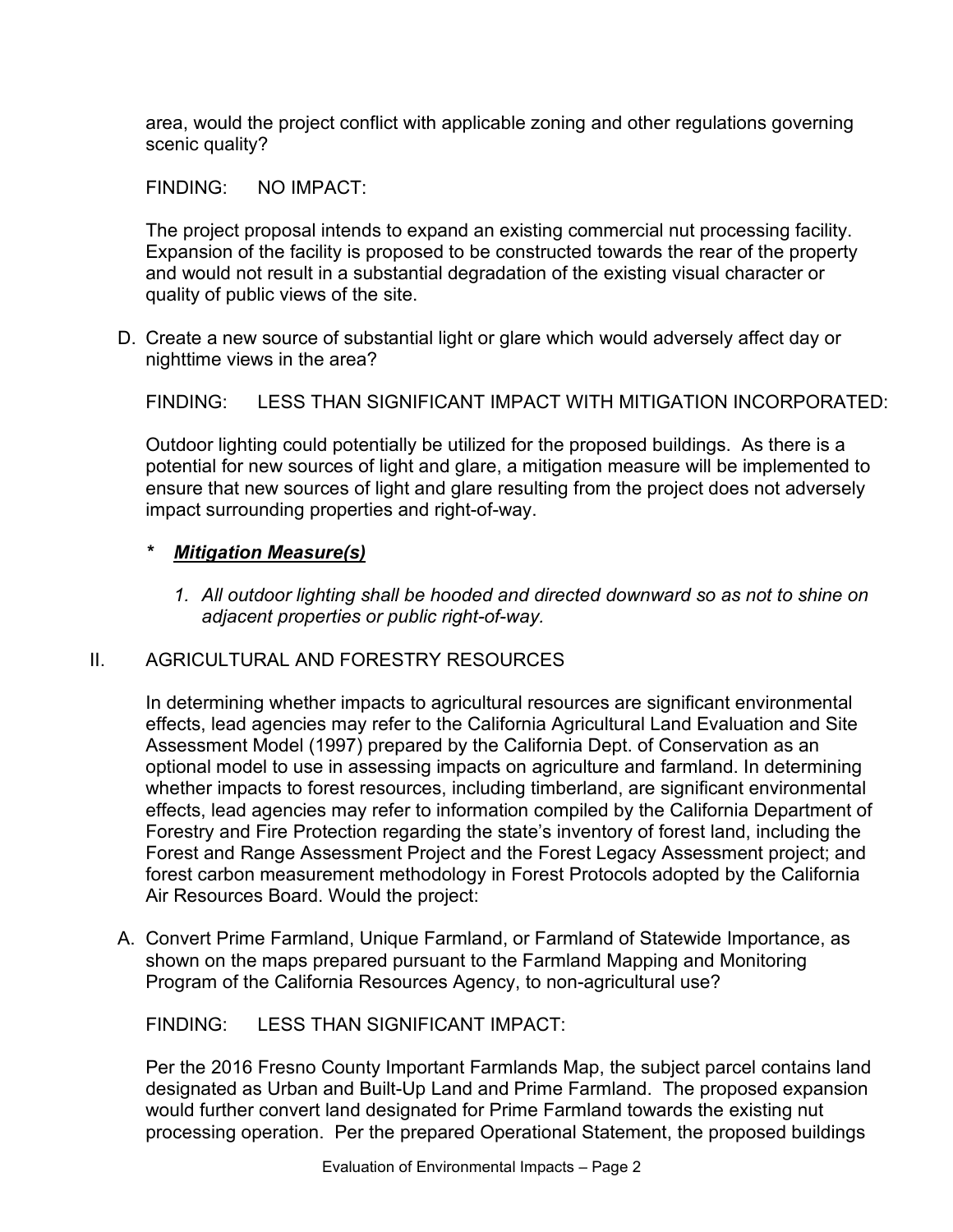would be utilized mainly for storage of processed almonds. Conversion of Prime Farmland will occur as a result of the project, however, in considering the existing agricultural processing facility, the expansion of the facility can be seen as less than significant as encroachment of the use on Prime Farmland is confined to a parcel already approved for the processing operation with no further encroachment happening on other designated Prime Farmland parcels.

B. Conflict with existing zoning for agricultural use, or a Williamson Act Contract?

FINDING: NO IMPACT:

The existing nut processing facility was previously approved under the provisions of a Classified Conditional Use Permit. The Fresno County Zoning Ordinance allows agricultural value-added processing facilities under the AE-20 (Exclusive Agricultural, 20-acre minimum parcel size) Zone District subject to a Classified Conditional Use Permit. The subject parcel is not under Williamson Act Contract.

- C. Conflict with existing zoning for forest land, timberland or timberland zoned Timberland Production; or
- D. Result in the loss of forest land or conversion of forest land to non-forest use?

FINDING: NO IMPACT:

The project size not zoned for forest land, timberland, or timberland zoned Timberland Production and would not result in the loss of forest land or timberland.

E. Involve other changes in the existing environment which, due to their location or nature, could result in conversion of Farmland to non-agricultural use or conversion of forest land to non-forest use?

FINDING: NO IMPACT:

The project proposes to expand an existing commercial nut processing facility. The additional conversion of Farmland within the subject parcel is not expected to exceed the parcel boundaries and would not result in further conversion.

III. AIR QUALITY

Where available, the significance criteria established by the applicable air quality management district or air pollution control district may be relied upon to make the following determinations. Would the project:

- A. Conflict with or obstruct implementation of the applicable Air Quality Plan; or
- B. Result in a cumulatively considerable net increase of any criteria pollutant for which the project region is non-attainment under an applicable federal or state ambient air quality standard?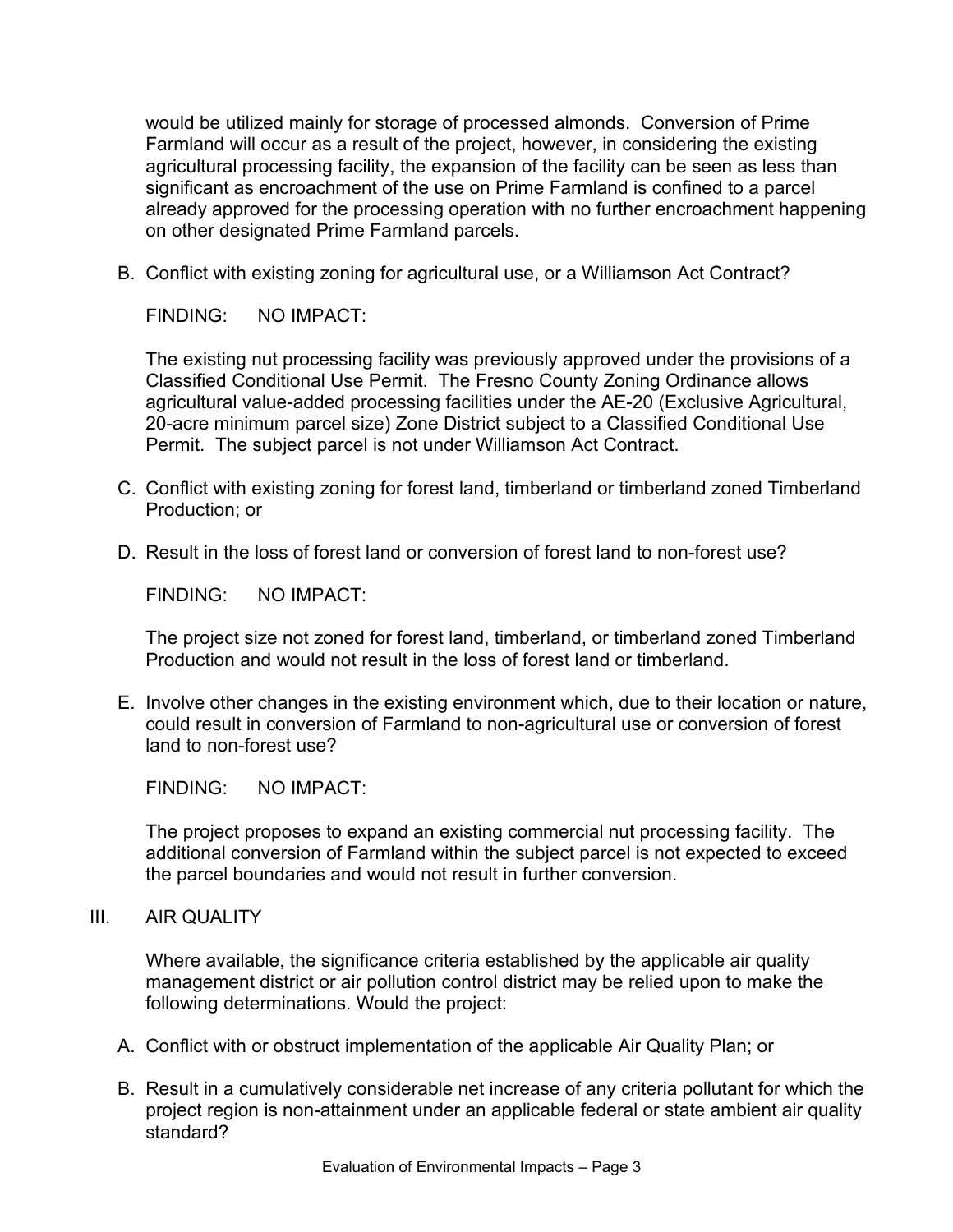# FINDING: LESS THAN SIGNIFICANT IMPACT:

Based on comments received from the San Joaquin Valley Air Pollution Control District (SJVPACD), construction and operation emissions of criteria pollutants are not expected to exceed significance thresholds established by the SJVAPCD. District Rules and Regulations including District Rule 2010 and 2201 – Air Quality Permitting for Stationary Sources, District Rule 9510 – Indirect Source Review, District Regulation VIII – Fugitive PM10 Prohibitions may be applicable to the project. If any of the identified rules and regulations are applicable to the project, further review and permit with the SJVAPCD would occur. Based on the review conducted by the SJVAPCD for the project, the project would not obstruct implementation of the applicable Air Quality Plan and would result in less than significant criteria pollutant generation resulting form construction and operation of the project.

- D. Expose sensitive receptors to substantial pollutant concentrations; or
- E. Result in other emissions (such as those leading to odors) adversely affecting a substantial number of people?

FINDING: LESS THAN SIGNIFICANT IMPACT:

The nearest sensitive receptor is located approximately 330 feet north of the project site. As noted, comments from the SJVAPCD indicated that criteria pollutant generation resulting from the project would be less than significant. Per the Applicant's Operational Statement, storage capacity is anticipated to be increased, but processing capacity is to remain unchanged. Based on this information, once construction is completed, pollutant and emission generation is unlikely to substantially increase where a significant impact is to occur.

IV. BIOLOGICAL RESOURCES

Would the project:

- A. Have a substantial adverse effect, either directly or through habitat modifications, on any species identified as a candidate, sensitive, or special-status species in local or regional plans, policies, or regulations, or by the California Department of Fish and Wildlife or U.S. Fish and Wildlife Service; or
- B. Have a substantial adverse effect on any riparian habitat or other sensitive natural community identified in local or regional plans, policies, regulations, or by the California Department of Fish and Wildlife or U.S. Fish and Wildlife Service?

FINDING: NO IMPACT:

Per the California Natural Diversity Database, there are no reported occurrences of a special-status species on the project site. Aerial photographs of the project site indicate that the existing commercial nut processing facility is present with the remainder of the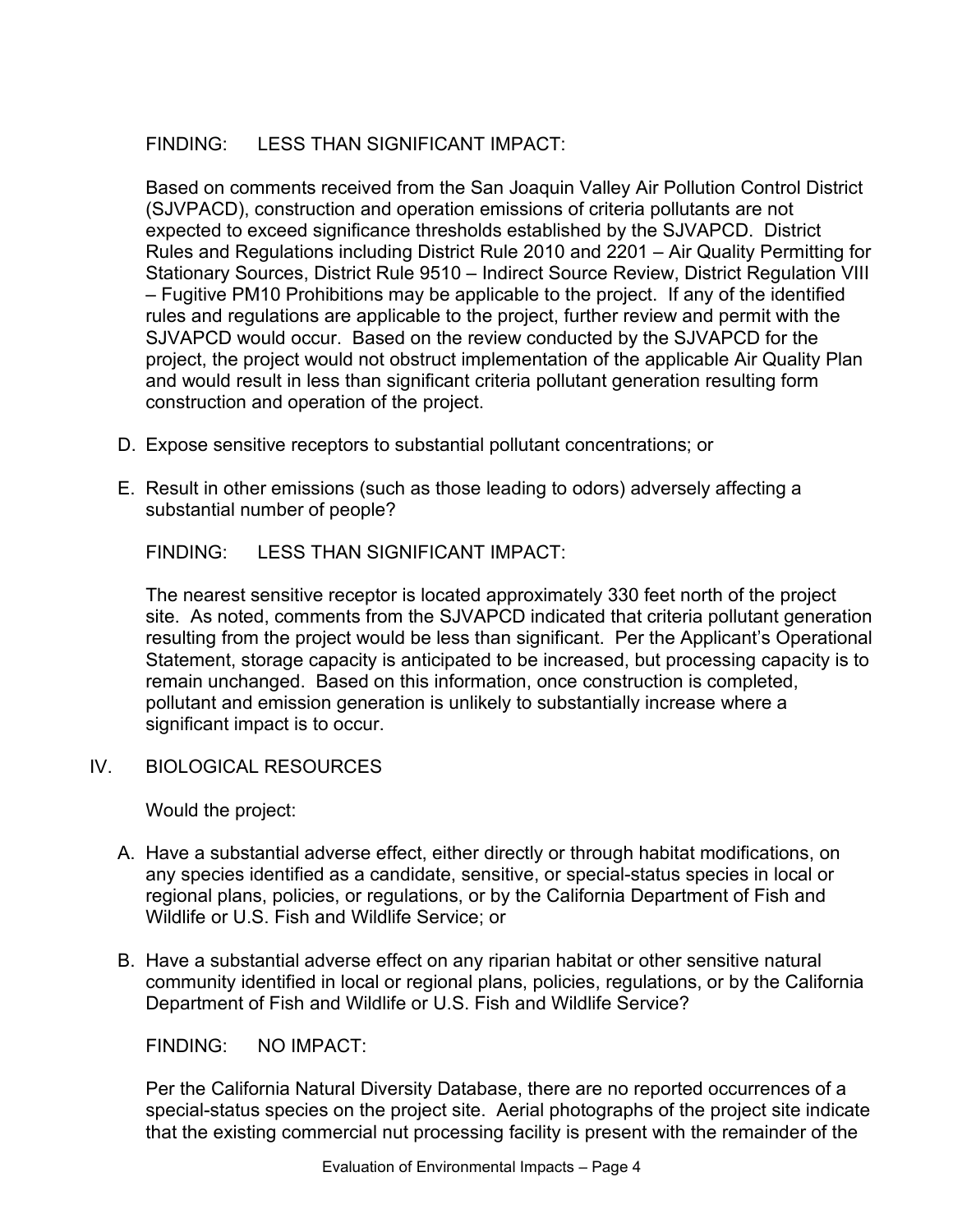subject parcel utilized for agricultural production. Surrounding parcels depict a mix of rural residential and agricultural uses. In consideration of the existing operation and uses established on the subject parcel and surrounding properties, special-status species are not likely to occur on the project site. No riparian habitat or other sensitive natural habitat was identified on the project site.

- C. Have a substantial adverse effect on state or federally-protected wetlands (including, but not limited to, marsh, vernal pool, coastal, etc.) through direct removal, filling, hydrological interruption, or other means; or
- D. Interfere substantially with the movement of any native resident or migratory fish or wildlife species or with established native resident or migratory wildlife corridors, or impede the use of native wildlife nursery site?

FINDING: NO IMPACT:

Per the National Wetlands Inventory, a manmade canal traversers the subject parcel, however, the proposed expansion is located east of where the canal is located and would not be impacted by site development. The project would not substantially interfere with the movement of any native resident. There were not established native resident, wildlife corridor, or wildlife nursery site identified on the project site.

- E. Conflict with any local policies or ordinances protecting biological resources, such as a tree preservation policy or ordinance; or
- F. Conflict with the provisions of an adopted Habitat Conservation Plan, Natural Community Conservation Plan, or other approved local, regional, or state Habitat Conservation Plan?

FINDING: NO IMPACT:

Reviewing Departments and Agencies did not express concern to indicate that the project conflicts with any local policies or ordinances protecting biological resources, and no conflict with the provisions of an adopted Habitat Conservation Plan, Natural Community Conservation Plan, or other approval local, regional, or State Habitat Conservation Plan was identified by reviewing agencies and departments.

V. CULTURAL RESOURCES

Would the project:

- A. Cause a substantial adverse change in the significance of a historical resource pursuant to Section 15064.5; or
- B. Cause a substantial adverse change in the significance of an archaeological resource pursuant to Section 15064.5; or
- C. Disturb any human remains, including those interred outside of formal cemeteries?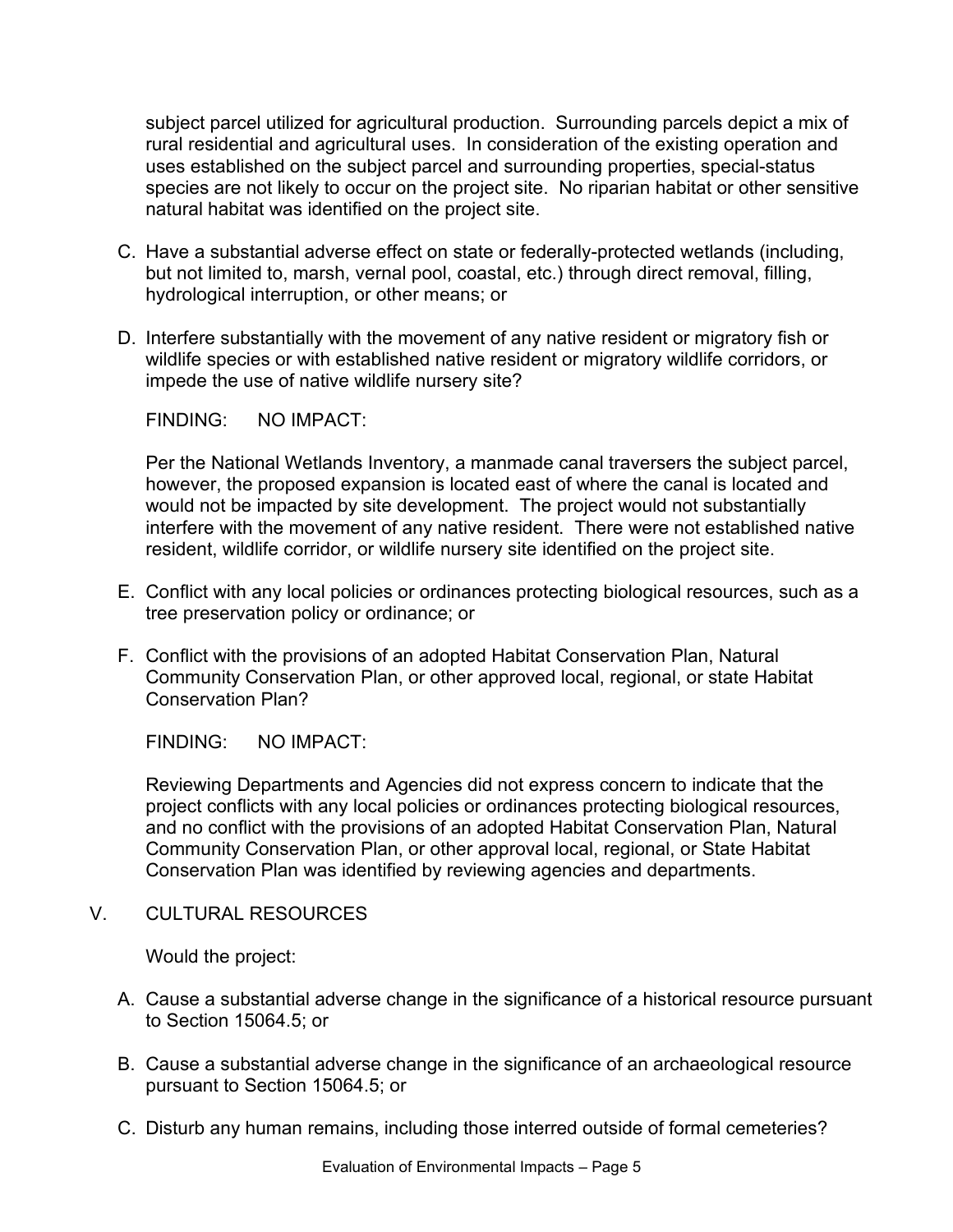# FINDING: LESS THAN SIGNIFICANT IMPACT WITH MITIGATION INCORPORATED:

The subject parcel is currently improved with a commercial nut processing facility and orchards. Due to the existing ground-disturbance related to the built environmental and disturbance resulting from the farming operation, it is unlikely that cultural resources are present on the project site. However, mitigation measures are proposed to be implemented to ensure proper procedure is in place should a cultural or tribal cultural resource be unearthed during ground-disturbing activities resulting from the project proposal.

### *\* Mitigation Measure(s)*

*1. In the event that cultural resources are unearthed during ground-disturbing activities, all work shall be halted in the area of the find. An Archeologist shall be called to evaluate the findings and make any necessary mitigation recommendations. If human remains are unearthed during ground-disturbing activities, no further disturbance is to occur until the Fresno County Sheriff-Coroner has made the necessary findings as to origin and disposition. All normal evidence procedures should be followed by photos, reports, video, etc. If such remains are determined to be Native American, the Sheriff-Coroner must notify the Native American Commission within 24 hours.* 

### VI. ENERGY

Would the project:

- A. Result in potentially significant environmental impact due to wasteful, inefficient, or unnecessary consumption of energy resources, during project construction or operation; or
- B. Conflict with or obstruct a state or local plan for renewable energy or energy efficiency?

FINDING: NO IMPACT:

Development of the proposed structures are expected to meet current building code standards which will take into account state and local energy efficiency standards. The construction and operation are not expected to result in wasteful, inefficient, or unnecessary consumption of energy resources where a significant environmental impact could occur.

VII. GEOLOGY AND SOILS

Would the project:

A. Directly or indirectly cause potential substantial adverse effects, including the risk of loss, injury, or death involving: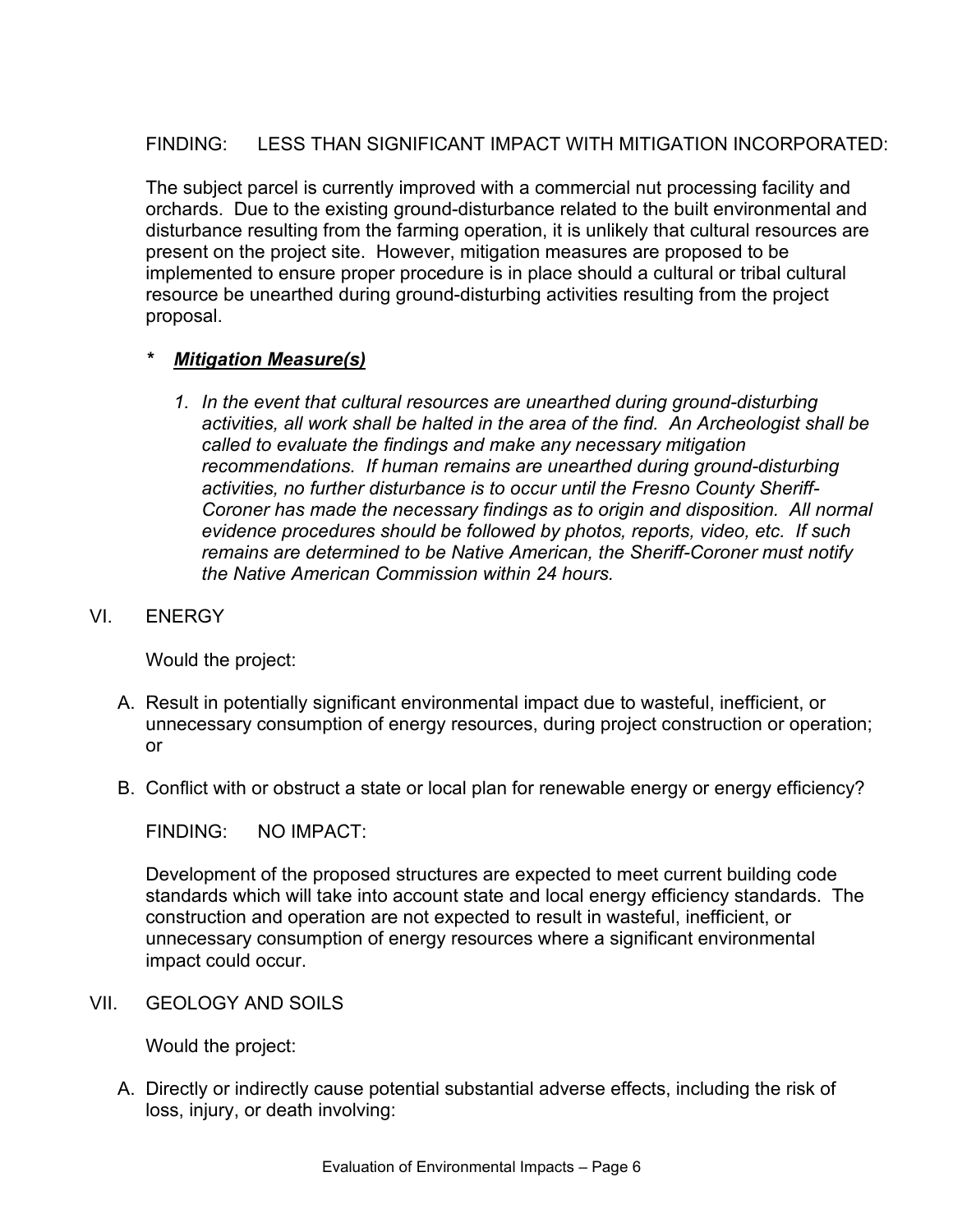1. Rupture of a known earthquake fault, as delineated on the most recent Alquist-Priolo Earthquake Fault Zoning Map issued by the State Geologist for the area or based on other substantial evidence of a known fault?

FINDING: NO IMPACT:

Per the Earthquake Hazard Zone Application maintained by the California Department of Conservation, the project site is not located within an Earthquake Hazard Zone.

- 2. Strong seismic ground shaking?
- 3. Seismic-related ground failure, including liquefaction?

FINDING: NO IMPACT:

Per Figure 9-5 of the Fresno County General Plan Background Report (FCGPBR), the project site is located on land designated as having a 0%-20% chance of reaching peak horizontal ground acceleration assuming a 10% probability of a seismic hazard in 50 years. In considering the lower chance of reaching peak horizontal ground acceleration and mandatory compliance of the development with the California Building Code, there are no adverse risks associated with the project related to strong seismic ground shaking or seismic-related ground failure.

4. Landslides?

FINDING: NO IMPACT:

The project site is located in a largely flat, agricultural area where no changes in elevation would indicate landslide hazard. Per Figure 9-6 of the FCGPBR, the project site is not located in any identified landslide hazard areas.

B. Result in substantial soil erosion or loss of topsoil?

FINDING: NO IMPACT:

The project will result in the addition of impervious surface throughout the project site. The addition of impervious surface will result in the loss of topsoil. However, this loss in topsoil is not expected to result in any adverse impacts. The subject parcel is located in flat agricultural land when no changes in elevation or waterways would be occur where soil erosion could occur and result in significant impact.

C. Be located on a geologic unit or soil that is unstable, or that would become unstable as a result of the project, and potentially result in on- or off-site landslide, lateral spreading, subsidence, liquefaction, or collapse?

FINDING: NO IMPACT:

There was no geologic unit or unstable soil identified on the project site.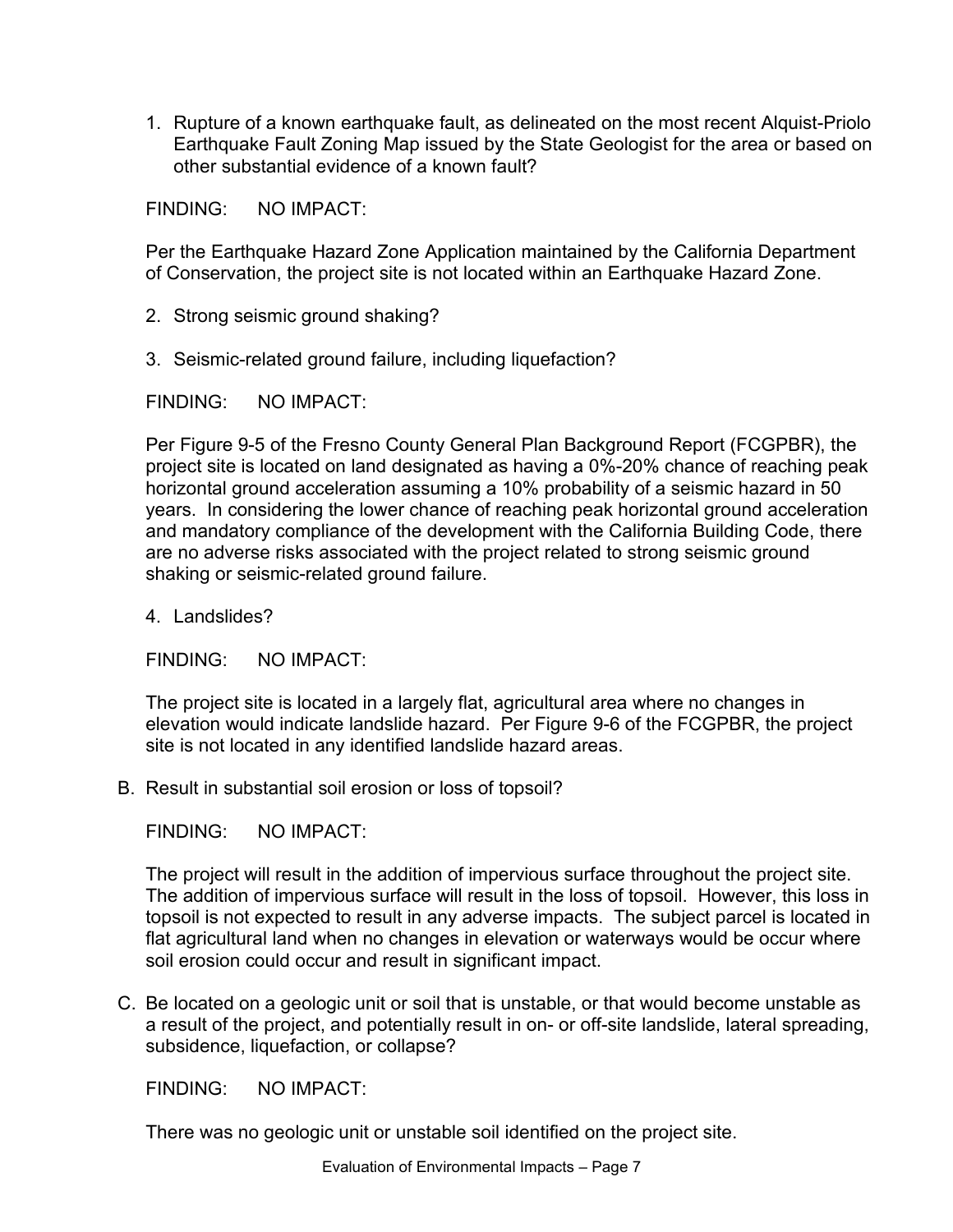C. Be located on expansive soil as defined in Table 18-1-B of the Uniform Building Code (1994), creating substantial direct or indirect risks to life or property?

FINDING: NO IMPACT:

According to Figure 7-1 of the Fresno County General Plan Background Report (FCGPBR), the project site is not located on areas with soils exhibiting moderately high to high expansion potential.

D. Have soils incapable of adequately supporting the use of septic tanks or alternative waste water disposal systems where sewers are not available for the disposal of waste water?

FINDING: LESS THAN SIGNIFICANT IMPACT:

Proposal of additional wastewater disposal systems are included with this expansion. The permitting of a wastewater disposal system will be subject to Fresno County Local Area Management Program (LAMP) standards. LAMP standards will account for existing conditions of the project site. Therefore, with proper permitting of the proposed wastewater disposal system, the project would not result in a significant impact.

E. Directly or indirectly destroy a unique paleontological resource or site or unique geologic feature?

FINDING: NO IMPACT:

No unique paleontological resource or unique geologic feature was identified on the project site.

VIII. GREENHOUSE GAS EMISSIONS

Would the project:

- A. Generate greenhouse gas emissions, either directly or indirectly, that may have a significant impact on the environment; or
- B. Conflict with an applicable plan, policy or regulation adopted for the purpose of reducing the emissions of greenhouse gases?

FINDING: LESS THAN SIGNIFICANT IMPACT:

Greenhouse gas emissions related to construction of the project are expected. As noted in the Operational Statement, the project intends to increase indoor storage space for processed products with the processing capacity of the existing facility not changing. The proposed number of employees will remain unchanged where 8 year round employees and 20 seasonal employees will be present during operational hours. No substantial generation of greenhouse gas emissions are expected from the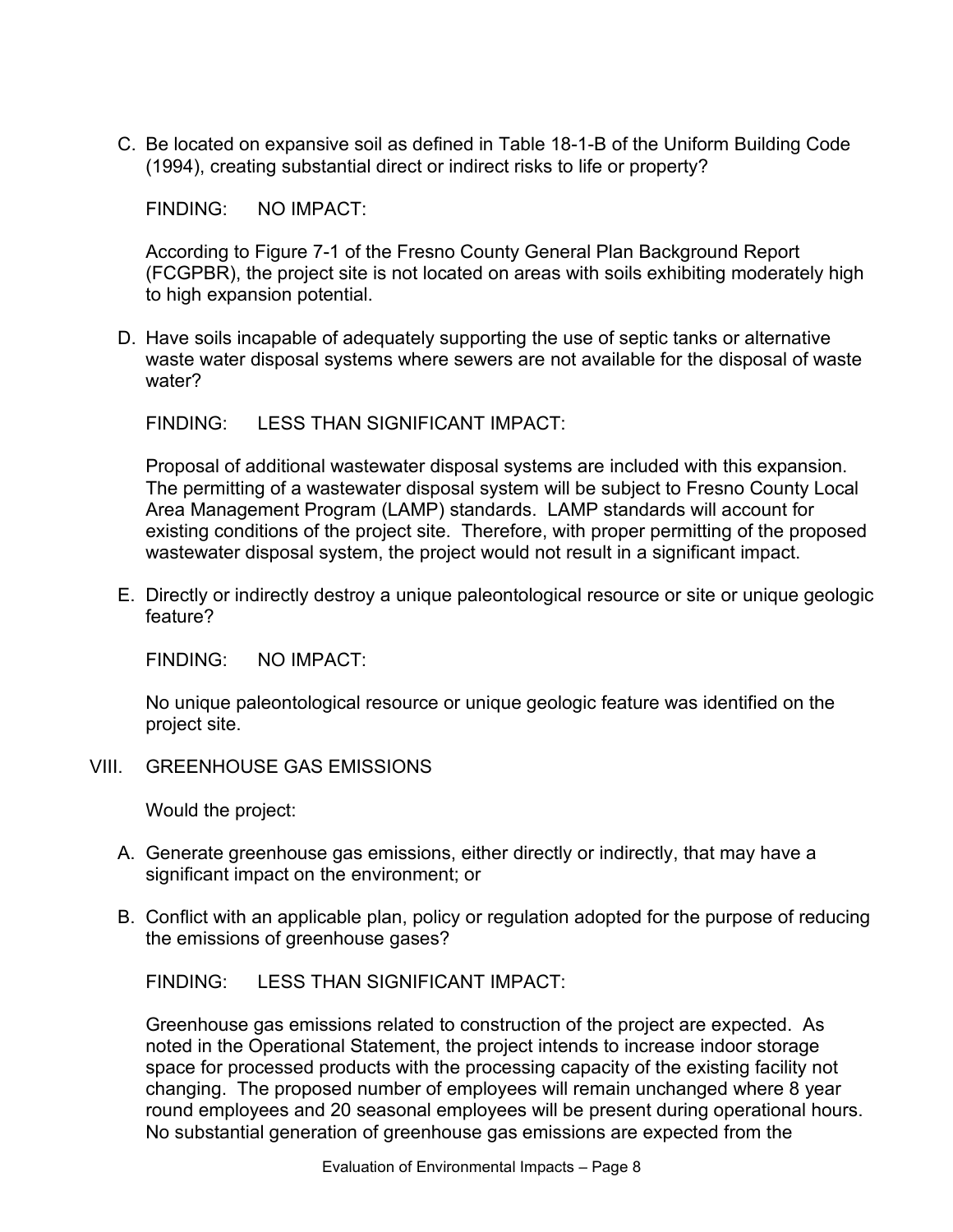operation and construction of the project, and therefore would not have a significant impact on the environment. No applicable plan, policy or regulation for the purpose of reducing greenhouse gas emissions was identified that would be in conflict with the project.

### VIII. HAZARDS AND HAZARDOUS MATERIALS

Would the project:

- A. Create a significant hazard to the public or the environment through the routine transport, use, or disposal of hazardous materials; or
- B. Create a significant hazard to the public or the environment through reasonably foreseeable upset and accident conditions involving the release of hazardous materials into the environment?

FINDING: LESS THAN SIGNIFICANT IMPACT:

The Department of Public Health, Environmental Health Division has reviewed the project and provided comment. Comments indicate that the project would need to meet requirements set forth in the California Health and Safety Code (HSC), Division 20, Chapter 6.95, and the California Code of Regulations (CCR), Title 22, Division 4.5. Those requirements include preparation and submittal of a Hazardous Materials Business Plan be submitted to the Environmental Health Division. With the project's compliance of State and local handling and reporting requirements, the project would not create a significant hazard to the public or environment through the routine transport, use or disposal of hazardous materials, or foreseeable upset and accident conditions involving hazardous materials.

C. Emit hazardous emissions or handle hazardous or acutely hazardous materials, substances, or waste within one-quarter mile of an existing or proposed school?

FINDING: NO IMPACT:

The project site is not located within a one-quarter mile of an existing or proposed school.

D. Be located on a site which is included on a list of hazardous materials sites compiled pursuant to Government Code Section 65962.5 and, as a result, would it create a significant hazard to the public or the environment?

FINDING: NO IMPACT:

Per the NEPAssist database, the project site is not located on a listed hazardous materials site and would not create a significant hazard to the public or the environment.

E. For a project located within an airport land use plan or, where such a plan has not been adopted, within two miles of a public airport or public use airport, would the project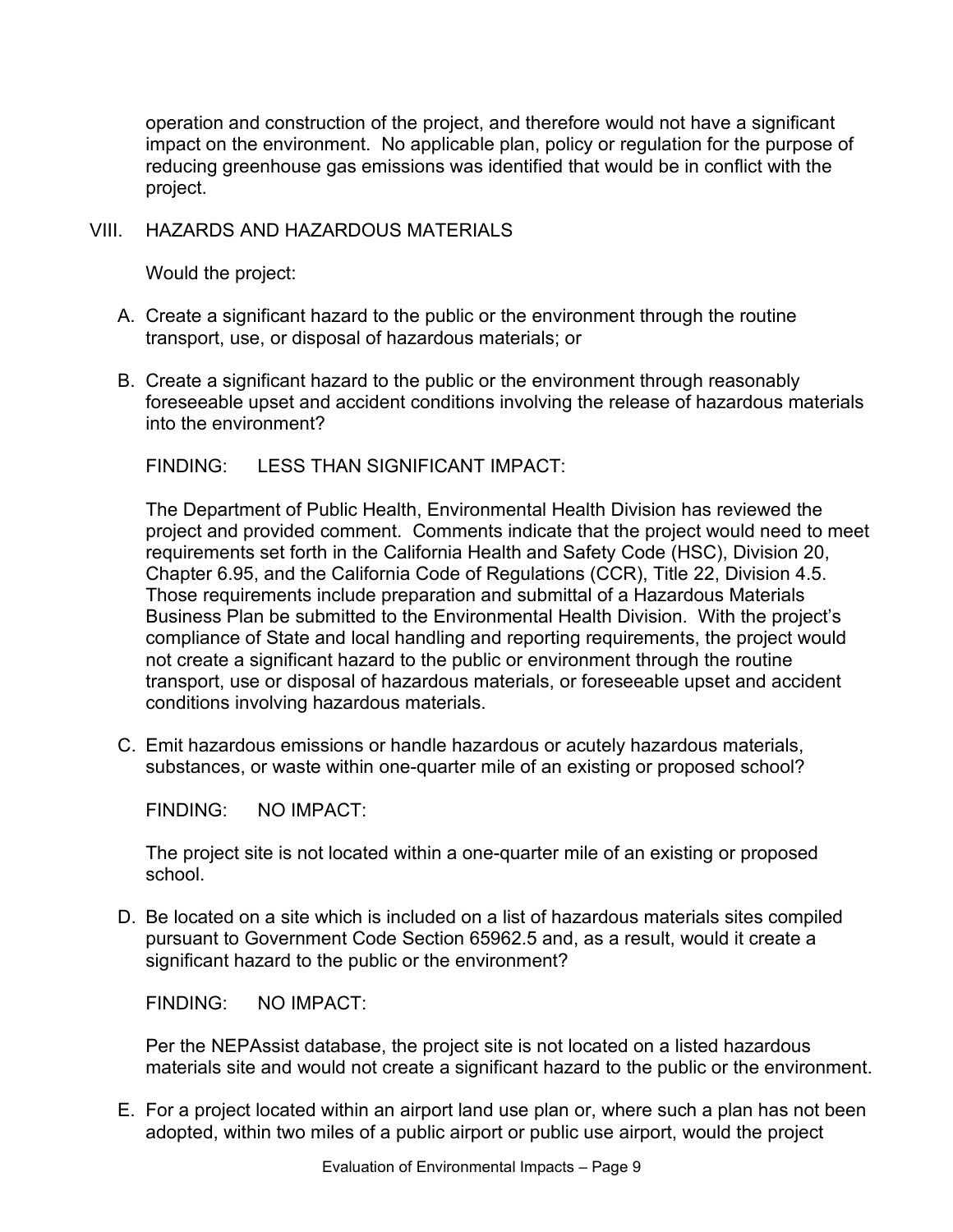result in a safety hazard or excessive noise for people residing or working in the project area?

FINDING: NO IMPACT:

The project site is not located within an airport land use plan area and not within two miles of a public airport or public use airport.

F. Impair implementation of or physically interfere with an adopted emergency response plan or emergency evacuation plan?

FINDING: NO IMPACT:

Reviewing agencies and departments did not express concern with the project to indicate that the project proposal impair or physically interfere with an adopted emergency response plan or emergency evacuation plan.

G. Expose people or structures, either directly or indirectly, to a significant risk of loss, injury or death involving wildland fires?

FINDING: NO IMPACT:

The project site is located in a mainly agricultural area and would not be susceptible to wildland fires.

X. HYDROLOGY AND WATER QUALITY

Would the project:

- A. Violate any water quality standards or waste discharge requirements or otherwise substantially degrade surface or ground water quality; or
- B. Substantially decrease groundwater supplies or interfere substantially with groundwater recharge such that the project may impede sustainable groundwater management of the basin?

FINDING: LESS THAN SIGNIFICANT IMPACT:

The State Water Resources Control Board (SWRCB) and the Water and Natural Resources Division have reviewed the project. The SWRCB indicated that the project meets their definition of a transient non-community water system and would require a permit from their agency. There were no expressed concerns made by the SWRCB to specify that the project would violate any water quality standard or waste discharge requirement that would substantially degrade surface or ground water quality. In addition, there were no comments expressed by the SWRCB to indicate that the project would result in substantial water usage where decreased groundwater supplies would occur or the impedance of groundwater recharge would occur.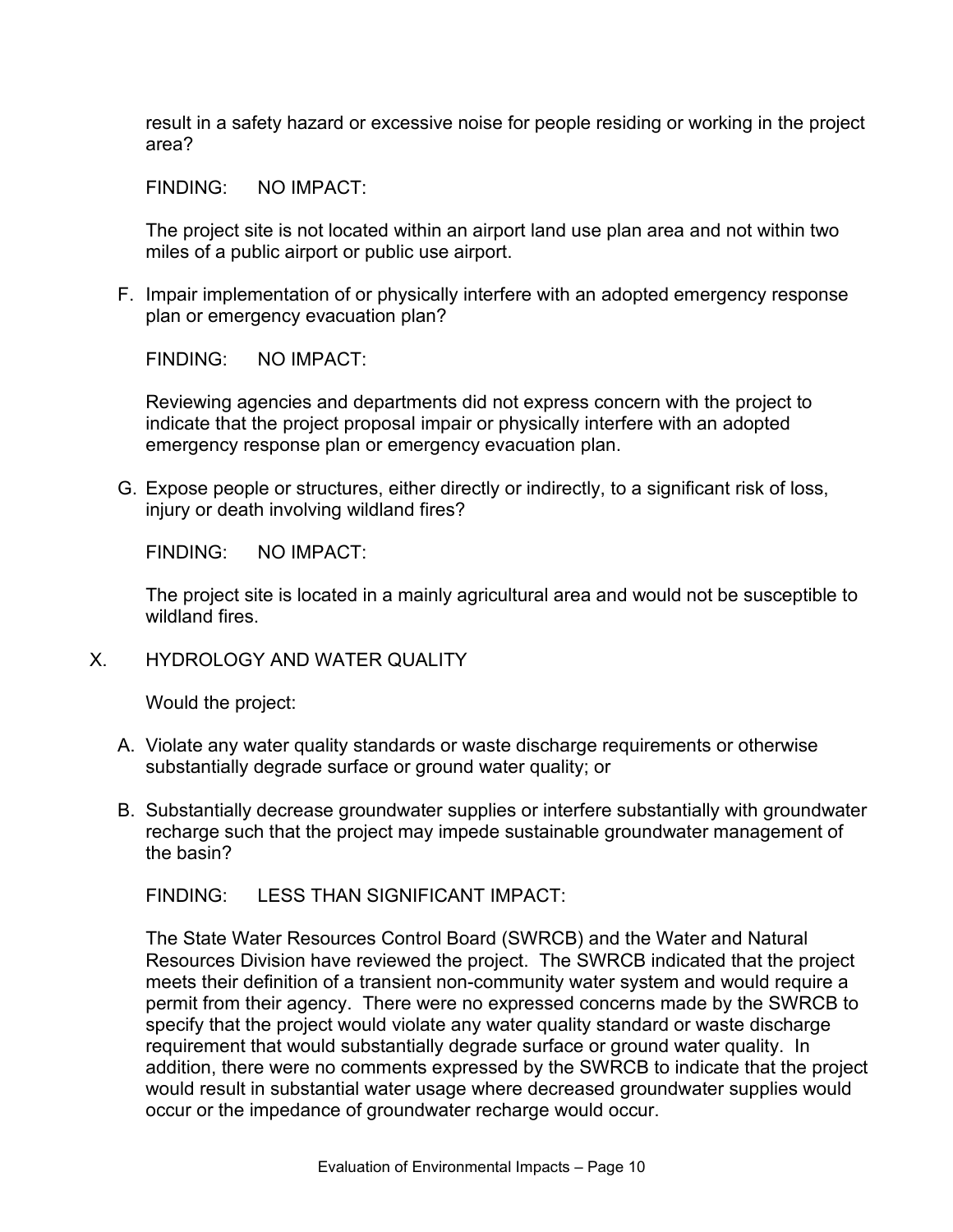The Water and Natural Resources Division in their comments stated that the proposed expansion would not have a significant impact on existing water levels in the area. Additionally, the subject parcel is not located in an area of the County defined as being water short.

With the project's mandatory compliance with regulatory requirements (permit from the SWRCB) and the above review by responsible agencies and departments, the project is not expected to result in a violation of water quality and waste discharge requirements, or substantially decrease groundwater supplies and would not impede groundwater recharge.

- C. Substantially alter the existing drainage pattern of the site or area, including through the alteration of the course of a stream or river or through the addition of impervious surfaces, in a manner which would result in substantial erosion or siltation on or off site?
	- 1. Result in substantial erosion or siltation on- or off-site;
	- 2. Substantially increase the rate or amount of surface runoff in a manner which would result in flooding on- or offsite?
	- 3. Create or contribute runoff water which would exceed the capacity of existing or planned stormwater drainage systems or provide substantial additional sources of polluted runoff?

FINDING: LESS THAN SIGNIFICANT IMPACT:

As identified in Section IV. *Biological Resources*, per the National Wetlands Inventory, a manmade canal traverses the subject parcel. There are no streams or rivers that would be affected by the proposed development. Drainage patterns of the project site would be altered dur to the inclusion of additional impervious surfaces. Review of the site plan indicates that additional surface runoff resulting from the project would be siphoned to the existing ponding basin towards the western portion of the subject site or the proposed ponding basin located on the eastern end of the parcel. The proposed ponding basin would be subject to review and permit from the Development Engineering Section. Reviewing agencies and departments did not express concern with the project to indicate that a significant impact related to erosion or siltation of the site could occur. Surface runoff would be directed to either the existing or proposed ponding basin and would not result flooding on- or offsite and would not exceed capacity of the drainage system where an additional source of polluted runoff would be created.

4. Impede or redirect flood flows?

FINDING: NO IMPACT:

Per FEMA FIRM Panel C1525H, the subject property is not located in a flood hazard area, therefore the project would not impede or redirect flood flows.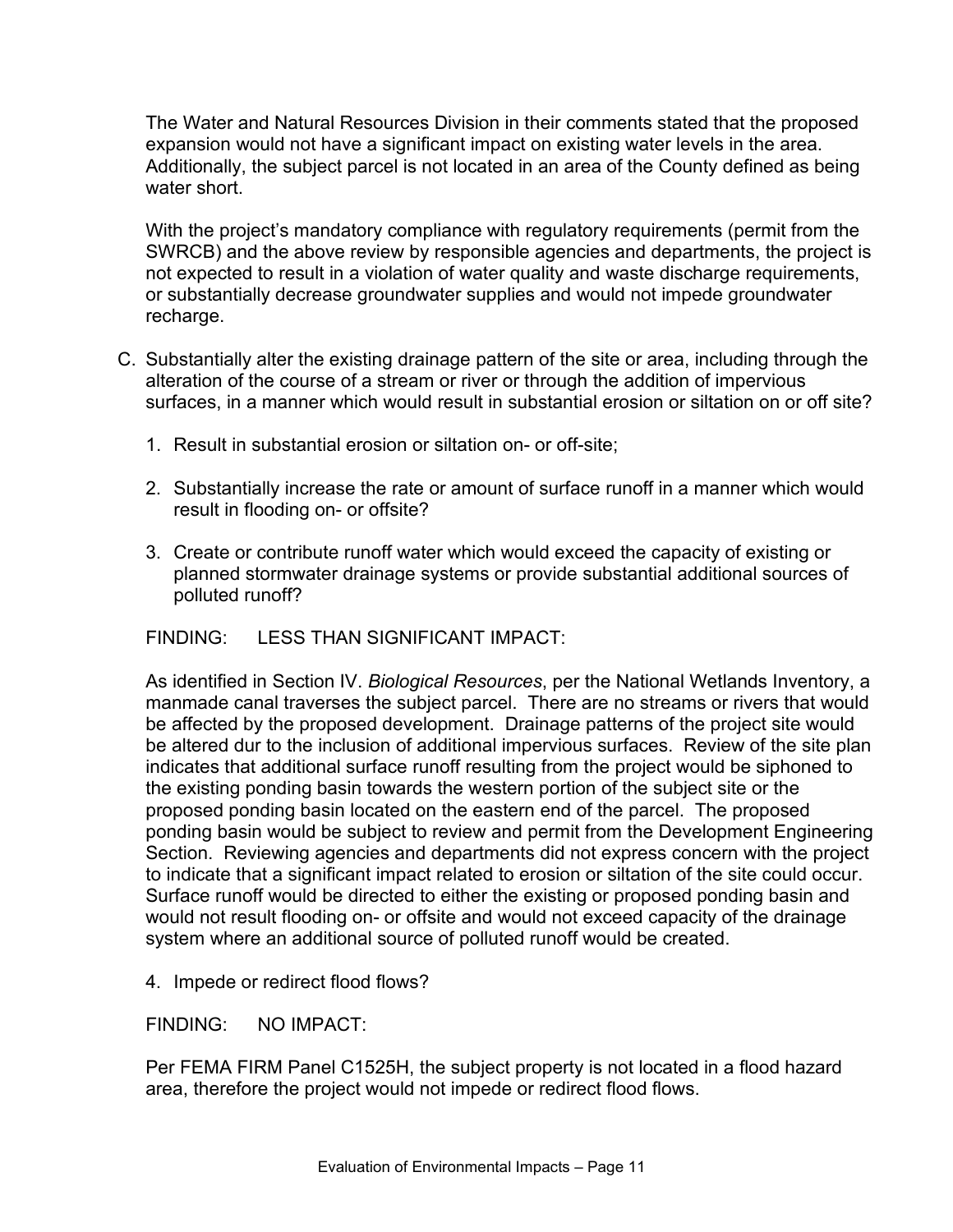D. In flood hazard, tsunami, or seiche zones, risk release of pollutants due to project inundation?

FINDING: NO IMPACT:

The subject property is not located in a flood hazard area and is not located near a body of water where a tsunami or seiche risk would be prevalent.

E. Conflict with or obstruct implementation of a water quality control plan or sustainable groundwater management plan?

FINDING: NO IMPACT:

Reviewing agencies and departments did not express concern with the project to indicate a conflict or obstruction of a water quality control plan or sustainable management plan.

XI. LAND USE AND PLANNING

Would the project:

A. Physically divide an established community?

FINDING: NO IMPACT:

The project proposed is expand an existing commercial agricultural processing facility. The subject parcel is located within a mainly agricultural area on the east side of N. Siskiyou Avenue. The project would not physically divide an established community.

B. Cause a significant environmental impact due to a conflict with any land use plan, policy, or regulation adopted for the purpose of avoiding or mitigating an environmental effect?

FINDING: LESS THAN SIGNIFICANT IMPACT:

General Plan LU-A.14 states that the County shall ensure that the review of discretionary permits includes an assessment of the conversion of productive agricultural land and that mitigation be required where appropriate. This identified policy relates to the preservation of farmland. The proposed expansion of the existing commercial agricultural processing facility would convert additional farmland. Per the site plan, unused land would still be utilized for agricultural production. In addition, the use is considered supportive of the agricultural industry by providing a processing facility located in proximity of its customers. Therefore, the conversion of productive agricultural land with regard to the project is considered less than significant.

General Plan Policy PF-C.17 states that the County shall, prior to consideration of any discretionary project related to land use, undertake a water supply evaluation. This policy is adopted for the purpose of ensuring proper analysis and if necessary,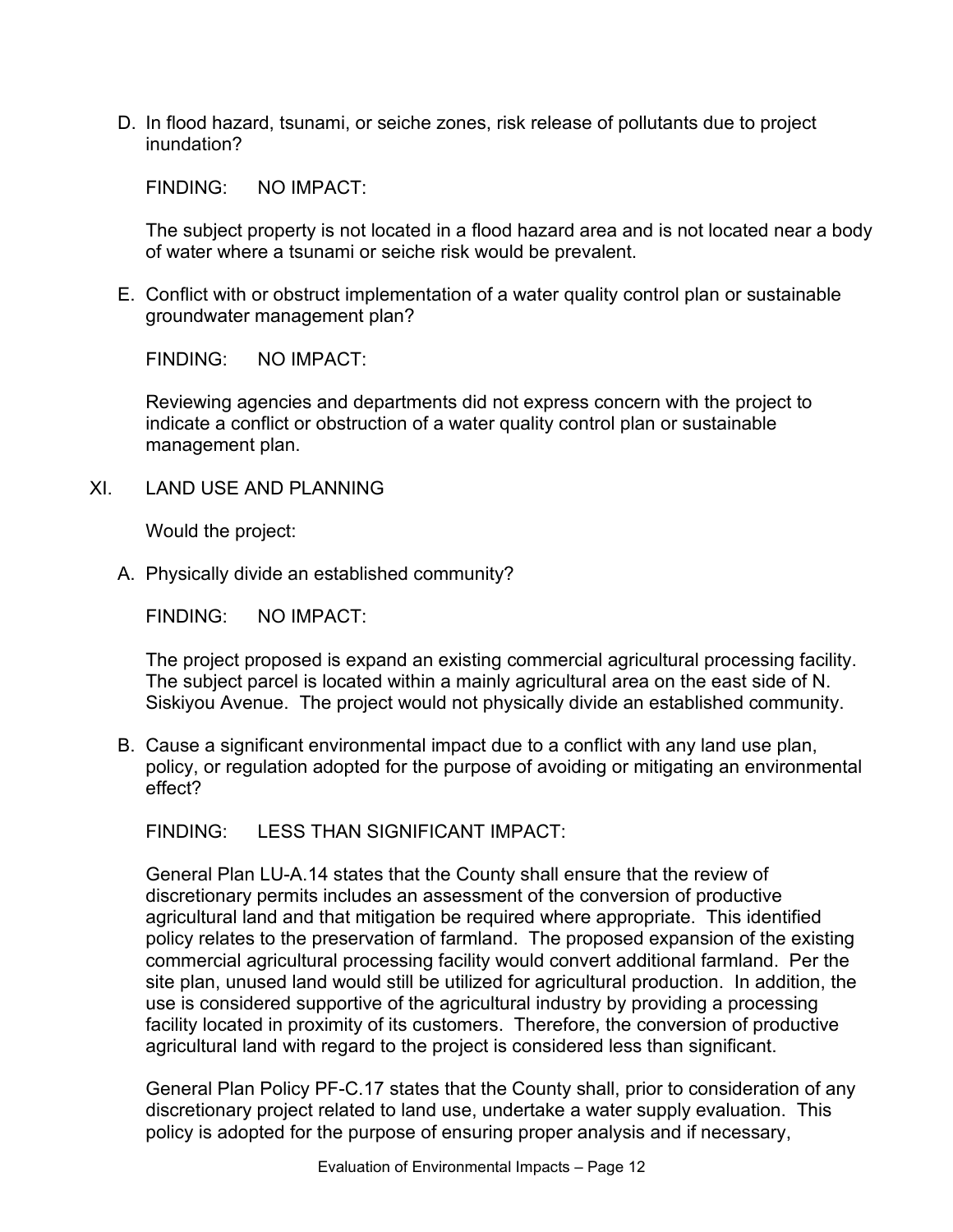mitigation so that water supplies throughout Fresno County can service existing and future uses. The Water and Natural Resources Division has reviewed the proposal and indicated that the project would not substantially impact water resources in the area and that the subject site is not located in an area of the County defined as water short and did not require preparation of a water supply evaluation.

General Plan Policy HS-G.1 states that the County shall require that all proposed development incorporate design elements necessary to minimize adverse noise impacts on surrounding land uses. General Plan Policy HS-G.8 states that the County shall evaluate the compatibility of proposed projects with existing and future noise levels through a comparison to Chart HS-1 "Land Use Compatibility for Community Noise Environments". Both of the identified policies have been adopted to ensure noise levels for Fresno County residents do not exceed certain thresholds. The Fresno County Noise Ordinance provides thresholds for noise levels and is enforced by the Fresno County Department of Public Health, Environmental Health Division. Mandatory compliance with the Noise Ordinance is expected from this project. Therefore, noise levels are not expected to exceed established thresholds and no conflict with the above policies is seen.

XII. MINERAL RESOURCES

Would the project:

- A. Result in the loss of availability of a known mineral resource that would be of value to the region and the residents of the state; or
- B. Result in the loss of availability of a locally-important mineral resource recovery site delineated on a local General Plan, Specific Plan or other land use plan?

FINDING: NO IMPACT:

Per Figure 7-7 of the Fresno County General Plan Background Report (FCGPBR), the project site is not located in an identified mineral resource location.

Per Figure 7-8 of the FCGPBR, the project site is not located on a principal mineral producing location.

#### XIII. NOISE

Would the project result in:

- A. Generation of a substantial temporary or permanent increase in ambient noise levels in the vicinity of the project in excess of standards established in the local general plan or noise ordinance, or applicable standards of other agencies; or
- B. Generation of excessive ground-borne vibration or ground-borne noise levels?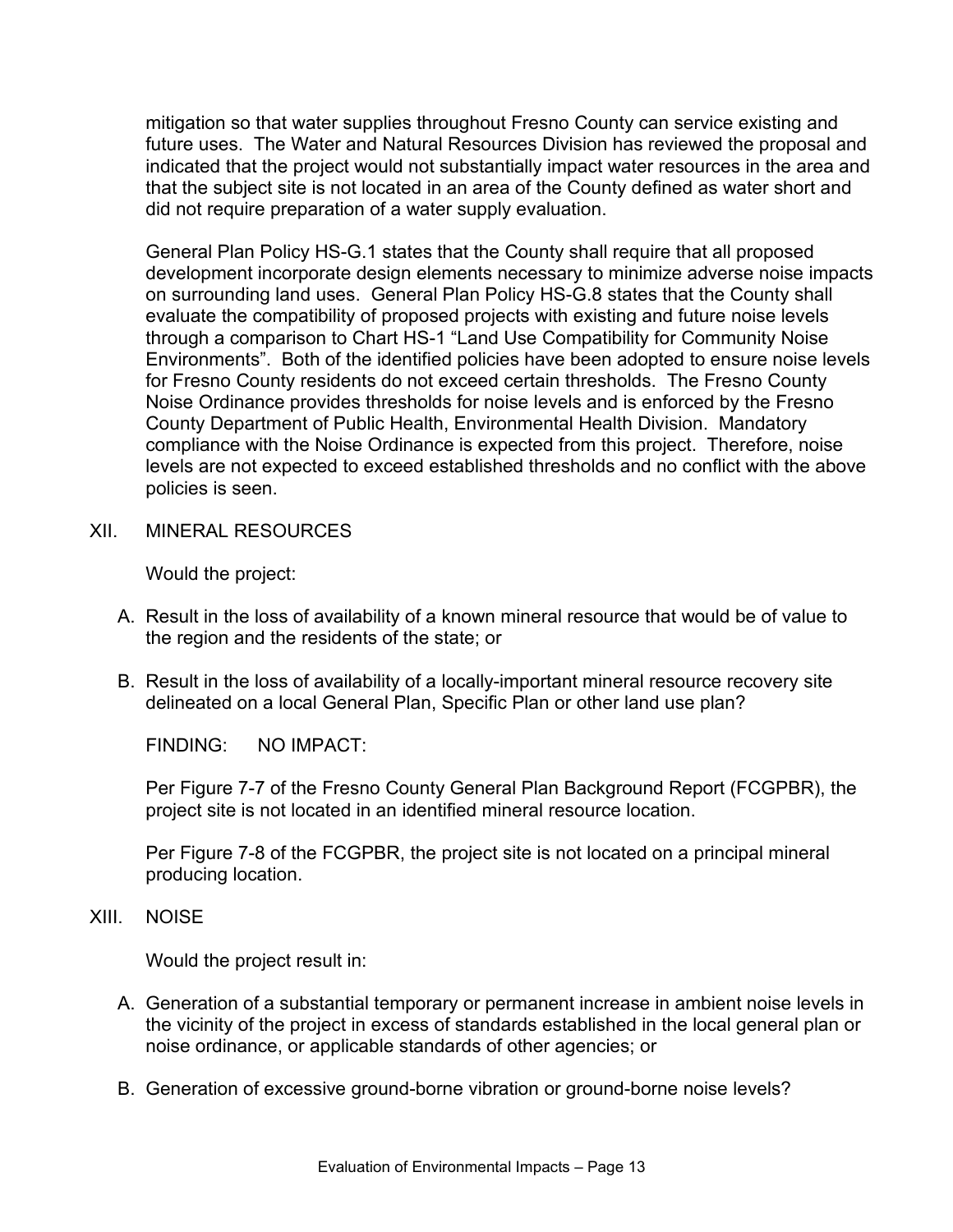### FINDING: LESS THAN SIGNIFICANT IMPACT:

Review of the project by the Fresno County Department of Public Health, Environmental Health Division, the project is expected to comply with the provisions of the Fresno County Noise Ordinance. Further comments by the Department of Public Health indicate that noise generated from the processing facility should be confined to daytime hours. Review of the Applicant's Operational Statement indicates that hours of processing from August through October will occur Monday through Friday from 8:00 AM to 4:00 PM. Temporary noise generation resulting from the project is expected. The resulting expansion would result in increased developed area and storage capacity. As the processing capacity does not change where a substantial increase in noise activity could occur, the project is expected to result in a less than significant impact.

C. For a project located within the vicinity of a private airstrip or an airport land use plan or, where such a plan has not been adopted, within two miles of a public airport or public use airport, would the project expose people residing or working in the project area to excessive noise levels; or

FINDING: NO IMPACT:

The project is not located within vicinity of a private airstrip or airport land use plan. Further, the project site is not located within two miles of a public airport or public use airport.

XIV. POPULATION AND HOUSING

Would the project:

- A. Induce substantial unplanned population growth in an area, either directly (for example, by proposing new homes and businesses) or indirectly (for example, through extension of roads or other infrastructure)?; or
- B. Displace substantial numbers of existing people or housing, necessitating the construction of replacement housing elsewhere?

FINDING: NO IMPACT:

The project intends to expand an existing commercial agricultural processing facility. The project would not induce unplanned population growth in the area. There are no residents or housing that would be displaced due to the project.

XV. PUBLIC SERVICES

Would the project:

A. Result in substantial adverse physical impacts associated with the provision of new or physically-altered governmental facilities, or the need for new or physically-altered governmental facilities, the construction of which could cause significant environmental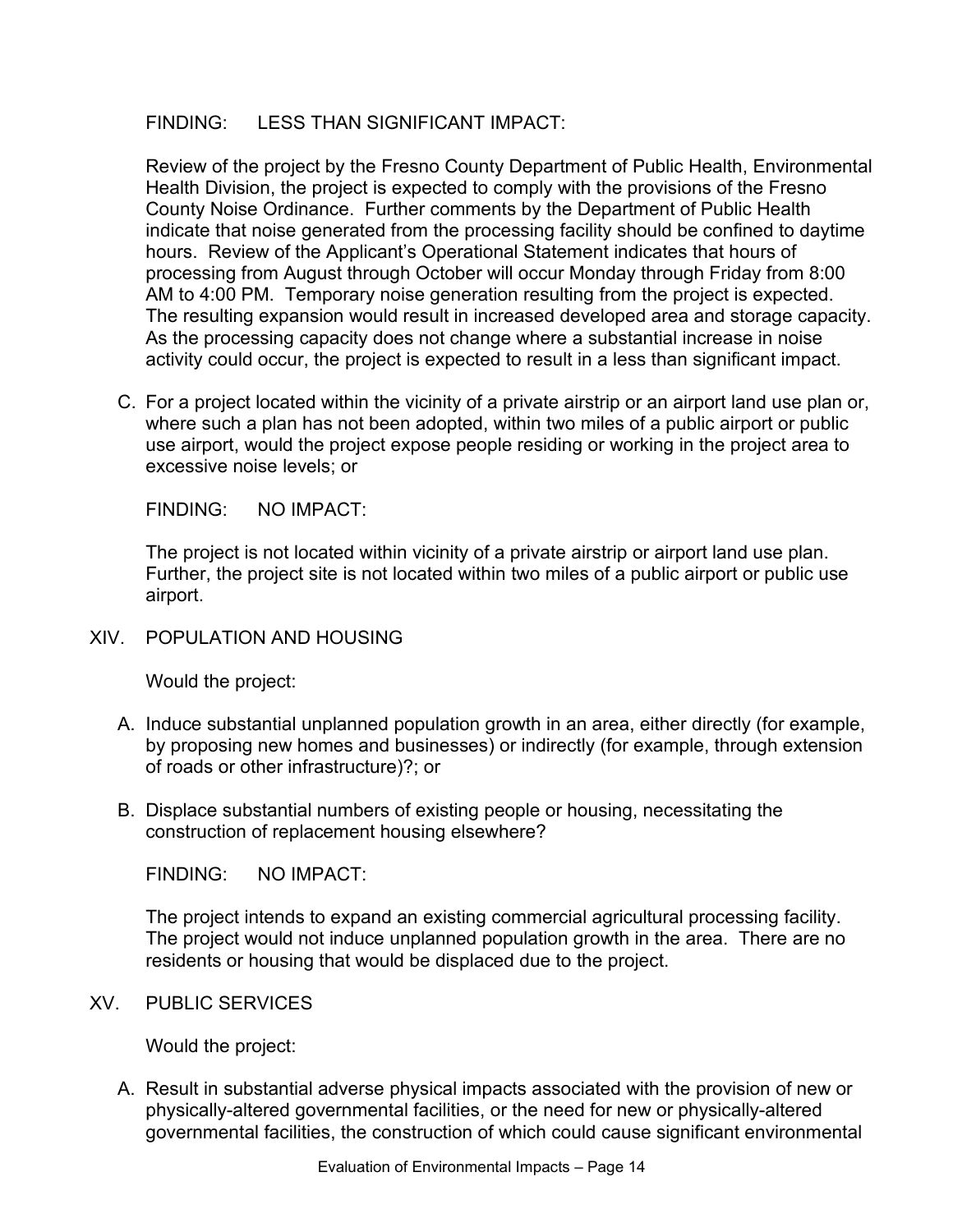impacts, in order to maintain acceptable service ratios, response times or other performance objectives for any of the public services?

1. Fire protection;

FINDING: NO IMPACT:

Comments received from the North Central Fire Protection District did not indicate that any adverse impacts would occur to their service ratios, response times, or other performance objectives.

- 2. Police protection;
- 3. Schools;
- 4. Parks; or
- 5. Other public facilities?

FINDING: NO IMPACT:

Reviewing agencies and departments did not express concern with the subject application to indicate any impacts to service ratios, response times, or other performance objectives would occur as a result of the project.

### XVI. RECREATION

Would the project:

- A. Increase the use of existing neighborhood and regional parks or other recreational facilities such that substantial physical deterioration of the facility would occur or be accelerated; or
- B. Include recreational facilities or require the construction or expansion of recreational facilities, which might have an adverse physical effect on the environment?

FINDING: NO IMPACT:

The project would not increase the use of existing neighborhood and regional parks where substantial physical deterioration would occur and not include or require the construction or expansion of recreational facilities.

#### XVI. TRANSPORTATION

Would the project:

A. Conflict with a program, plan, ordinance or policy addressing the circulation system, including transit, roadway, bicycle and pedestrian facilities; or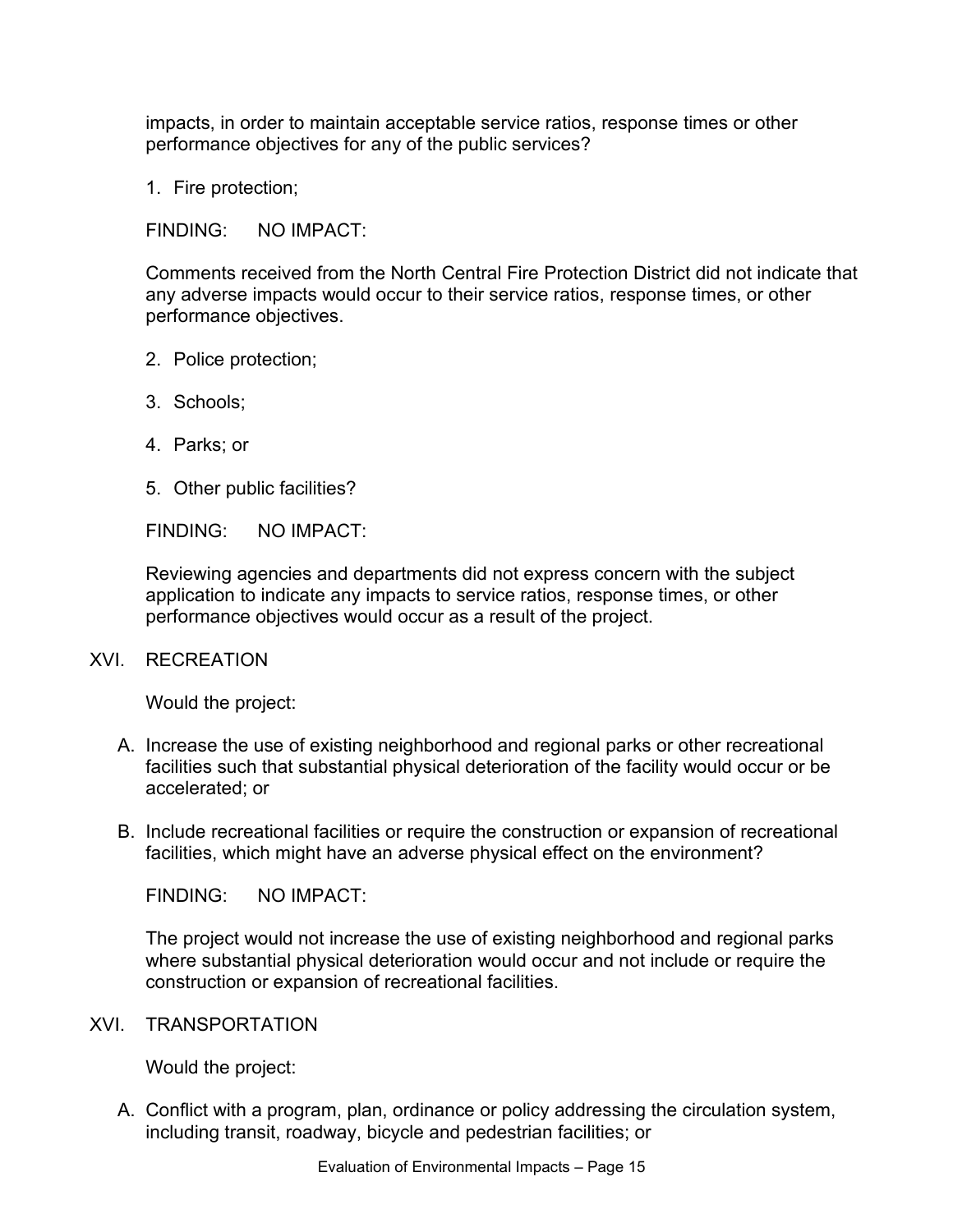B. Would the project conflict or be inconsistent with CEQA Guidelines section 15064.3, subdivision (b)?

FINDING: NO IMPACT:

Per the Applicant's Operational Statement and with comparison to the existing operation, the number of employees for the operation will not change. The Road Maintenance and Operations Division and the Design Division did not express concern with the project to indicate a conflict with a program, plan, ordinance, or policy addressing the circulation system exists as a result of the project. As the project intends to expand and existing facility and there is no change in employee numbers, no impacts in terms of Vehicle Miles Traveled (VMT) was identified.

- C. Substantially increase hazards due to a geometric design feature (e.g., sharp curves or dangerous intersections) or incompatible uses (e.g., farm equipment)?; or
- D. Result in inadequate emergency access?

FINDING: NO IMPACT:

There were no expressed concerns made by reviewing agencies and departments regarding hazardous design features or emergency access.

### XVIII. TRIBAL CULTURAL RESOURCES

Would the project:

- A. Would the project cause a substantial adverse change in the significance of a tribal cultural resource, defined in Public Resources Code section 21074 as either a site, feature, place, cultural landscape that is geographically defined in terms of the size and scope of the landscape, sacred place, or object with cultural value to a California Native American tribe, and that is:
	- 1. Listed or eligible for listing in the California Register of Historical Resources, or in a local register of historical resources as defined in Public Resources Code section 5020.1(k), or
	- 2. A resource determined by the lead agency, in its discretion and supported by substantial evidence, to be significant pursuant to criteria set forth in subdivision (c) of Public Resources Code Section 5024.1. In applying the criteria set forth in subdivision (c) of Public Resource Code Section 5024.1, the lead agency shall consider the significance of the resource to a California Native American tribe?

### FINDING: LESS THAN SIGNIFICANT IMPACT WITH MITIGATION INCORPORATED:

Participating California Native American Tribes were notified of the project and given the opportunity to enter into consultation with the County on addressing potential tribal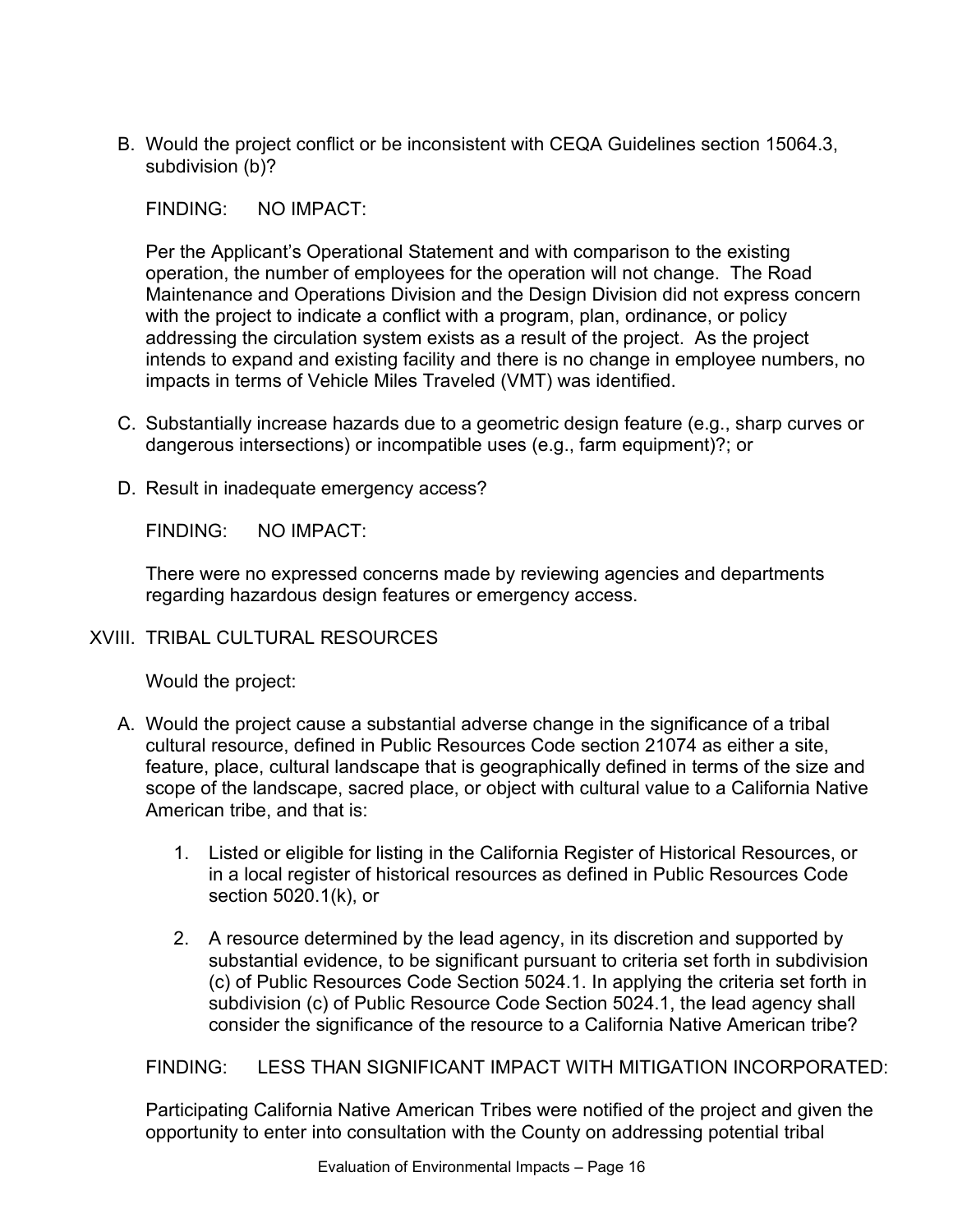cultural resources under the provisions of Assembly Bill 52 (AB52). No concerns were expressed by reviewing tribal governments. No tribal cultural resource was identified on the project or during past ground disturbance. Therefore, it is highly unlikely that a tribal cultural resource occurs on the project site. A mitigation measure shall be implemented to address cultural resources, should they be identified during ground-disturbing activities related to the project.

### *\* Mitigation Measure(s)*

*1. See Section V, Cultural Resources A., B., C. Mitigation Measure #1*

### XIX. UTILITIES AND SERVICE SYSTEMS

Would the project:

A. Require or result in the relocation or construction of new or expanded water, wastewater treatment or storm water drainage, electric power, natural gas, or telecommunications facilities, the construction or relocation of which could cause significant environmental effects?

FINDING: LESS THAN SIGNIFICANT IMPACT:

Indicated on the submitted site plan, an additional ponding basin is proposed to account for additional surface runoff produced from proposed expansion activities. All construction and grading activities related to development of the ponding basin would be reviewed and permitted by the County and would ensure safe and standardized development would occur. Development of surface runoff facilities would not cause significant environmental effects.

B. Have sufficient water supplies available to serve the project and reasonably foreseeable future development during normal, dry and multiple dry years?

FINDING: NO IMPACT:

The State Water Resources Control Board and the Water and Natural Resources Division have reviewed the subject application and did not express concern with the project to indicate that there are insufficient water supplies for the project area.

C. Result in a determination by the wastewater treatment provider which serves or may serve the project that it has adequate capacity to serve the project's projected demand in addition to the provider's existing commitments?

FINDING: LESS THAN SIGNIFICANT IMPACT:

The project will result in the construction of an additional private septic system and will be subject to review and permit by the County of Fresno under their Local Area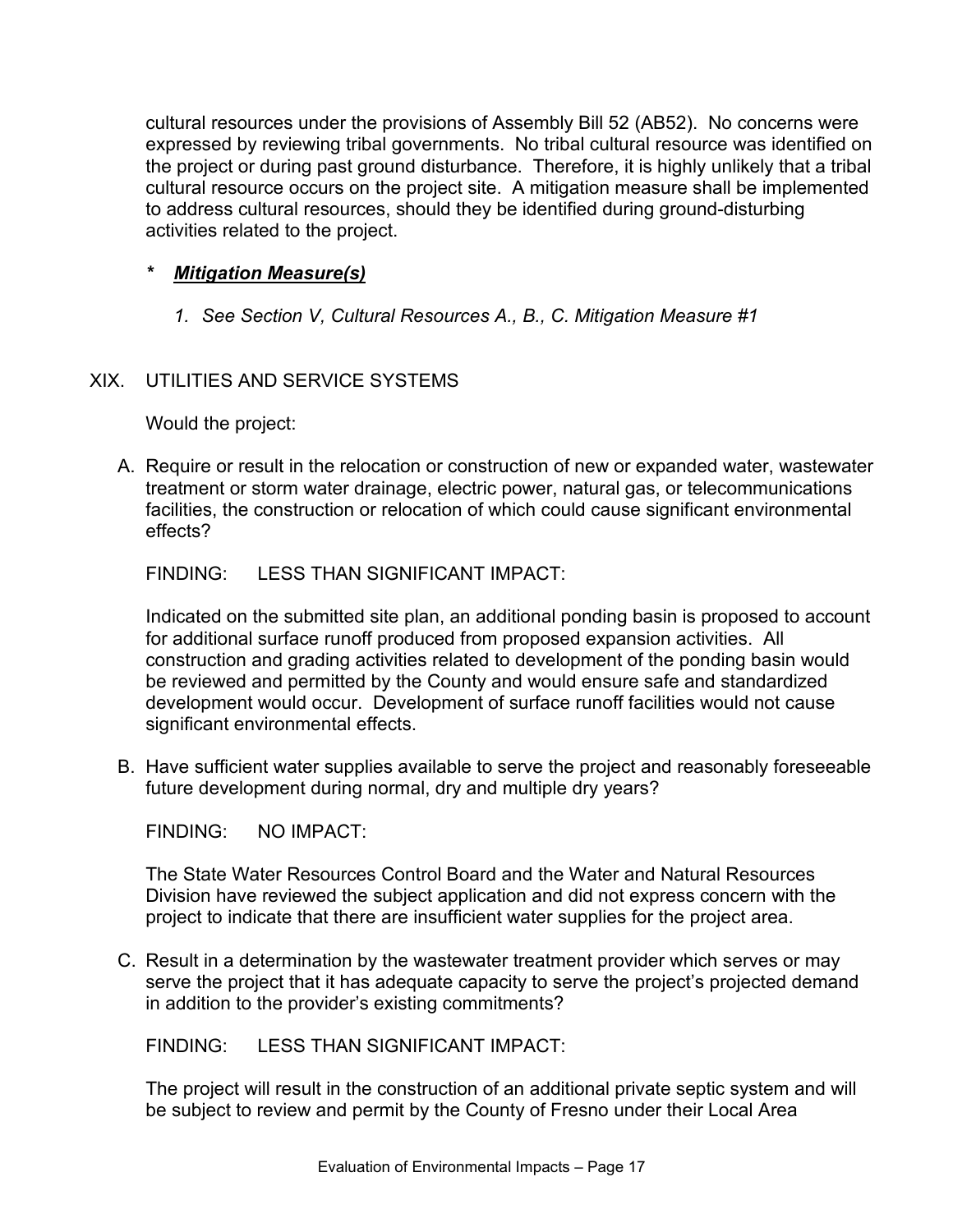Management Program (LAMP). This ensures that adequate capacity is established and safe development of the system is done.

- D. Generate solid waste in excess of State or local standards, or in excess of the capacity of local infrastructure, or otherwise impair the attainment of solid waste reduction goals; or
- E. Comply with federal, state, and local management and reduction statutes and regulations related to solid waste?

FINDING: NO IMPACT:

Reviewing agencies and departments have reviewed the proposed expansion and did not express concern with the project to indicate that a generation of solid waste in excess of State or local standards would occur, and no conflict with federal, state, and local management and reduction statutes and regulations would result from the project.

XX. WILDFIRE

If located in or near state responsibility areas or lands classified as very high fire hazard severity zones, would the project:

- A. Substantially impair an adopted emergency response plan or emergency evacuation plan, or telecommunications facilities, the construction or relocation of which could cause significant environmental effects; or
- B. Due to slope, prevailing winds, and other factors, exacerbate wildfire risks, and thereby expose project occupants to, pollutant concentrations from a wildfire or the uncontrolled spread of a wildfire; or
- C. Require the installation or maintenance of associated infrastructure (such as roads, fuel breaks, emergency water sources, power lines or other utilities) that may exacerbate fire risk or that may result in temporary or ongoing impacts to the environment; or
- D. Expose people or structures to significant risks, including downslope or downstream flooding or landslides, as a result of runoff, post-fire slope instability, or drainage changes?

FINDING: NO IMPACT:

Per the 2007 Fresno County Fire Hazard Severity in LRA Map, the project site is not located within a State Responsibility Area (SRA) and not located on land classified as very high fire hazard severity.

XXI. MANDATORY FINDINGS OF SIGNIFICANCE

Would the project: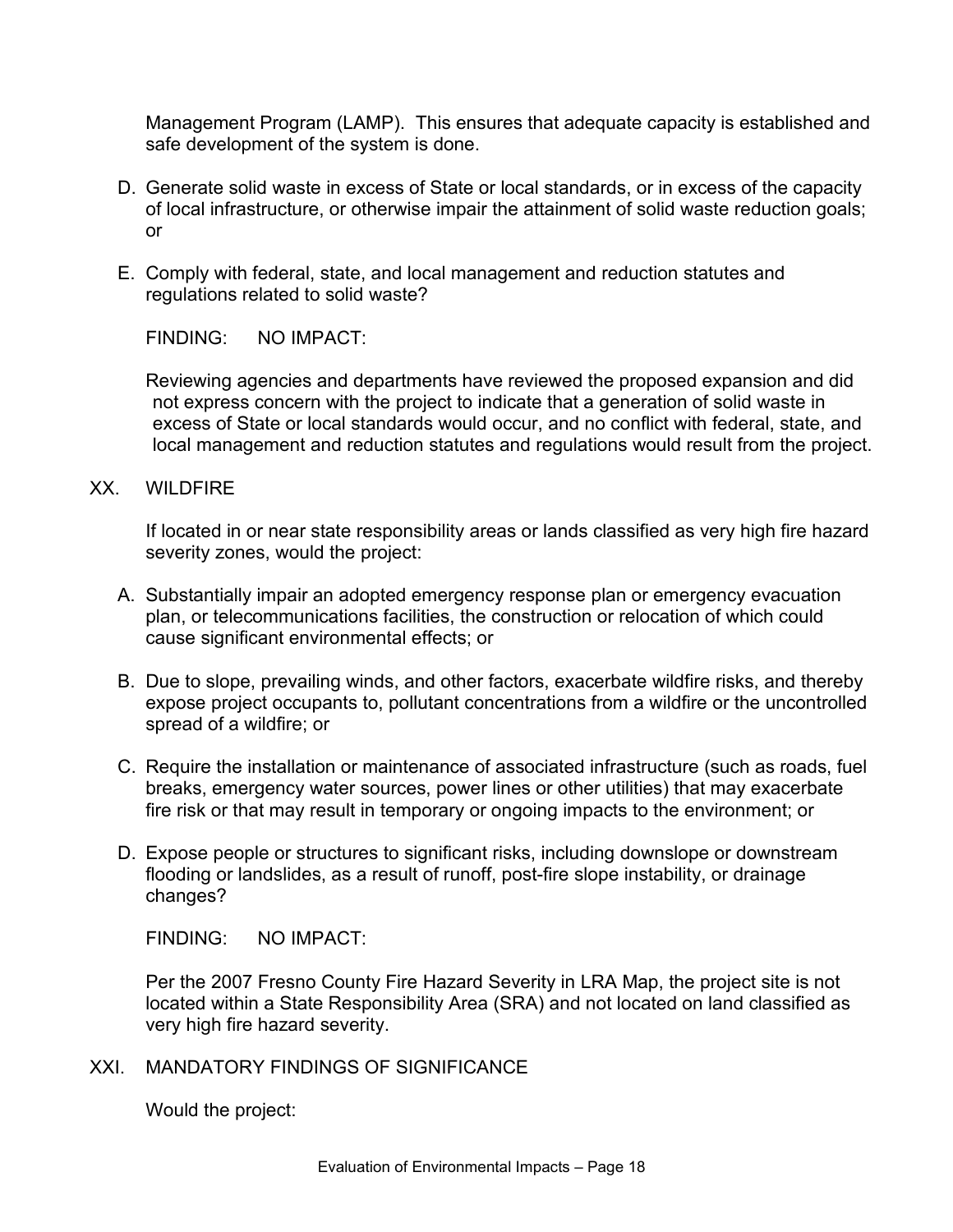A. Have the potential to substantially degrade the quality of the environment, substantially reduce the habitat of a fish or wildlife species, cause a fish or wildlife population to drop below self-sustaining levels, threaten to eliminate a plant or animal community, substantially reduce the number or restrict the range of a rare or endangered plant or animal or eliminate important examples of the major periods of California history or prehistory?

FINDING: NO IMPACT:

The subject parcel is currently improved with an existing commercial agricultural processing facility. The remainder portion of the parcel is utilized for agricultural production. The project intends to expand the agricultural processing facility. Due to the existing processing facility and agricultural operation, the project is not expected to occupied by wildlife species and would not result in a drop of a wildlife species below self-sustaining levels.

B. Have impacts that are individually limited, but cumulatively considerable? ("Cumulatively considerable" means that the incremental effects of a project are considerable when viewed in connection with the effects of past projects, the effects of other current projects, and the effects of probable future projects)?

FINDING: LESS THAN SIGNIFICANT IMPACT:

Aesthetics, Cultural Resources, and Tribal Cultural Resources were determined to have a less than significant impact with Mitigation Measures incorporated. Discussion of the projects impacts on their respective resources could be considered cumulative, but as noted, with the implementation of mitigation measures, would reduce the projects impact to a less than significant level.

C. Have environmental effects, which will cause substantial adverse effects on human beings, either directly or indirectly?

FINDING: NO IMPACT:

Analysis of the project has determined that environmental effects resulting from the project would not cause substantial adverse effects on human beings.

### **CONCLUSION/SUMMARY**

Based upon the Initial Study prepared for Classified Conditional Use Permit Application No. 3722, staff has concluded that the project will not have a significant effect on the environment. It has been determined that there would be no impacts to Biological Resources, Energy, Mineral Resources, Population and Housing, Public Services, Recreation, Transportation, and Wildfire.

Potential impacts related to Agricultural and Forestry Resources, Air Quality, Geology and Soils, Greenhouse Gas Emissions, Hazards and Hazardous Materials, Hydrology and Water Quality, Land Use Planning, Noise, and Utilities and Service Systems have been determined to